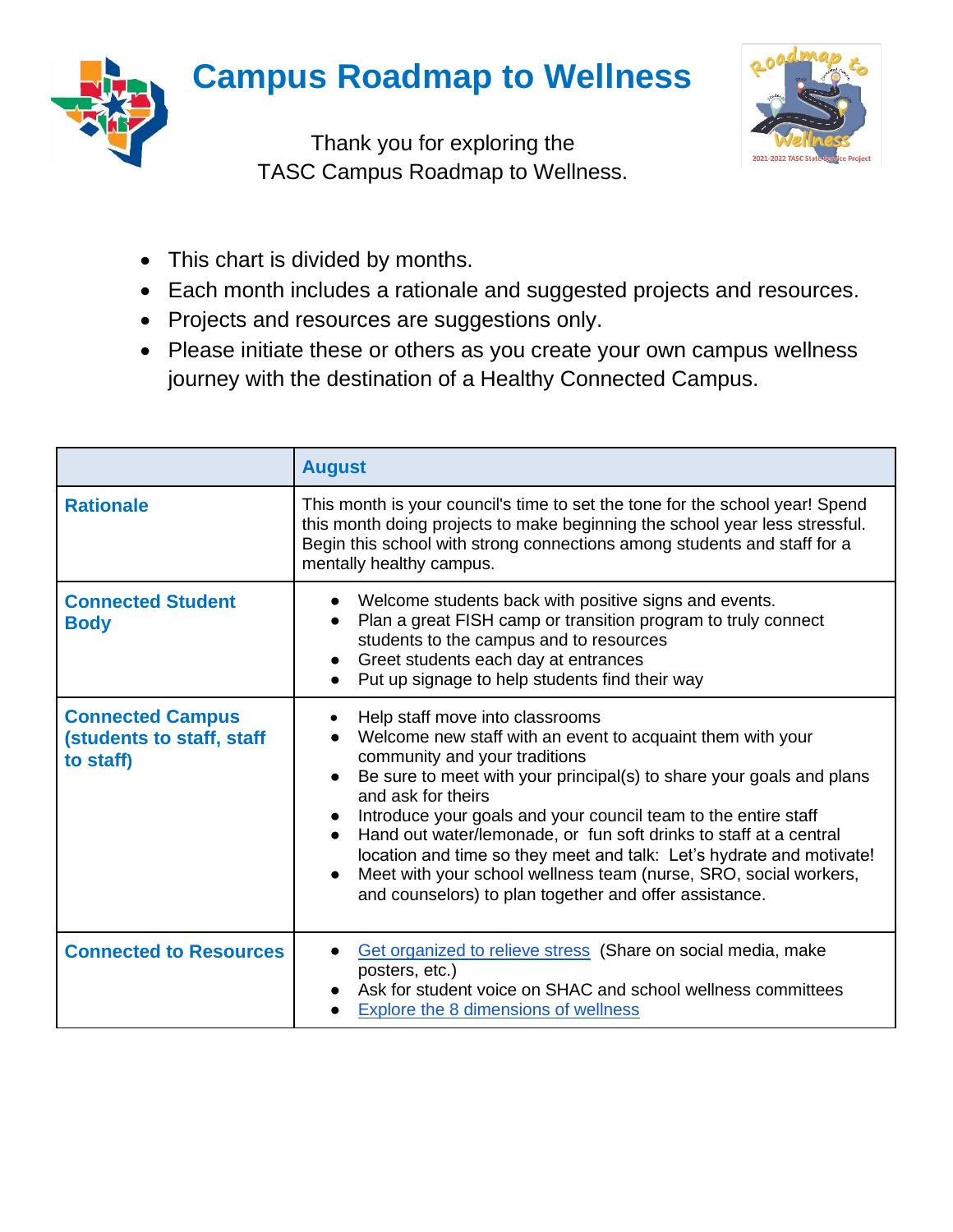|                                                | <b>September</b>                                                                                                                                                                                                                                                                                                                                                                                                                                                                                                                    |
|------------------------------------------------|-------------------------------------------------------------------------------------------------------------------------------------------------------------------------------------------------------------------------------------------------------------------------------------------------------------------------------------------------------------------------------------------------------------------------------------------------------------------------------------------------------------------------------------|
| <b>Rationale</b>                               | During this month, we encourage councils to focus on strengthening<br>connections throughout their campus in order to ensure students are mentally<br>well.                                                                                                                                                                                                                                                                                                                                                                         |
| <b>Connected Student</b><br><b>Body</b>        | Host a club fair<br>Provide peer tutors<br>Initiate your Wellness Wednesday/Thankful Tuesday, and more, plans<br>Connect presidents and captains from all campus organizations. Invite<br>them to partner with you on this project.                                                                                                                                                                                                                                                                                                 |
| <b>Connected campus</b><br>(student and staff) | Be sure every staff member (teacher, custodian, cafeteria worker) has<br>a button or spirit shirt.<br>Introduce your school wellness team (one at a time, nurse, social<br>workers, SRO, and counselors) to the student body<br>Host a watermelon social for staff in a common location and time so<br>they can mingle<br>Have every staff member fill out a Ten Things You Don't Know about<br>me sheet for activities throughout the year<br>Contact your ISD or school Public Relations team to share your plans<br>for the year |
| <b>Connected to</b><br><b>Resources</b>        | Check out activities from <b>Envolve</b> (sign up for the newsletter, etc.)<br>Make time to learn about Work2BeWell<br>September 5 - 11 is National Suicide Prevention Week.                                                                                                                                                                                                                                                                                                                                                        |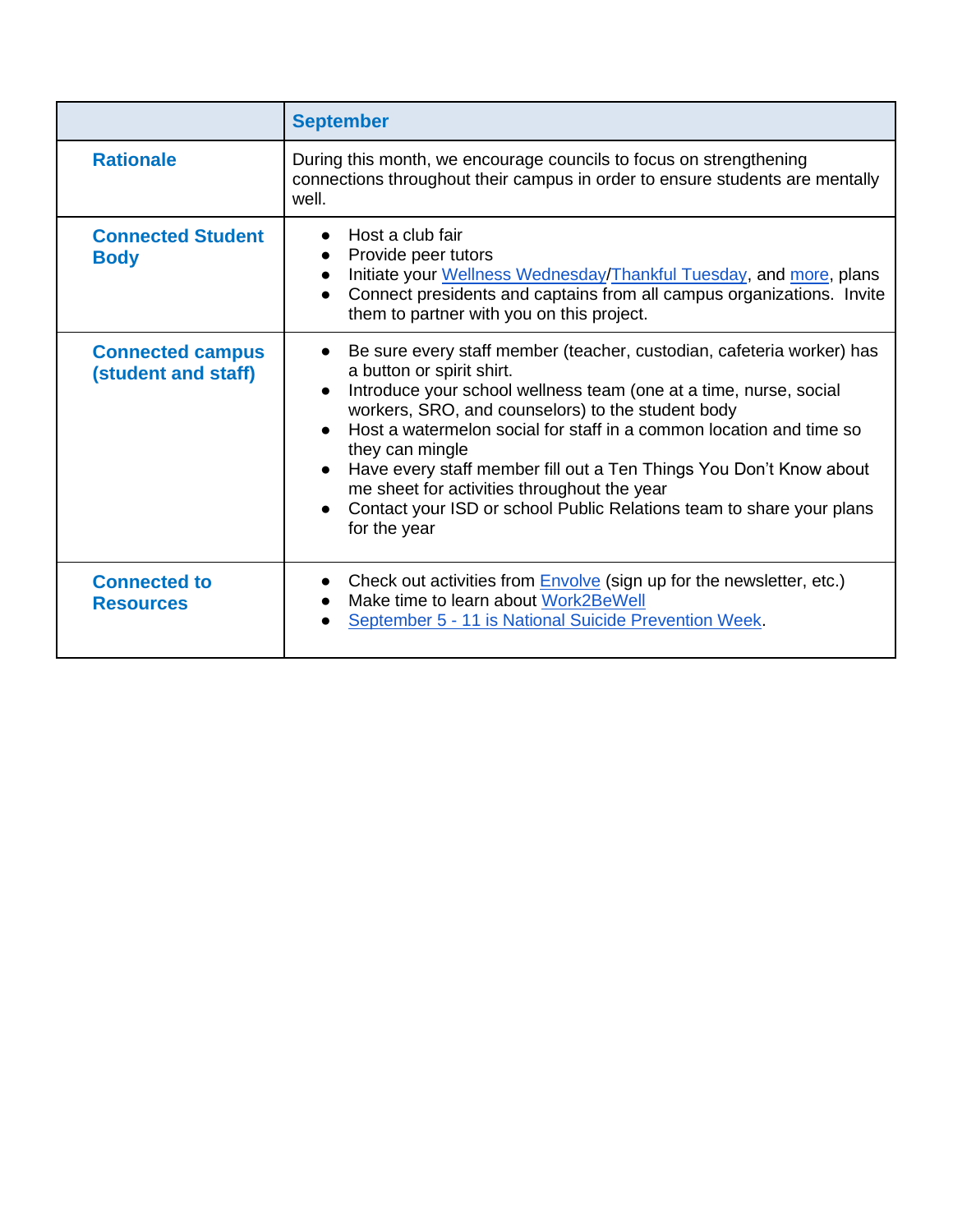|                                                | <b>October</b>                                                                                                                                                                                                                                                                                                                                                                                                                                                                                                                                                                                                                                                           |
|------------------------------------------------|--------------------------------------------------------------------------------------------------------------------------------------------------------------------------------------------------------------------------------------------------------------------------------------------------------------------------------------------------------------------------------------------------------------------------------------------------------------------------------------------------------------------------------------------------------------------------------------------------------------------------------------------------------------------------|
| <b>Rationale</b>                               | At this point in the school year, the "real world of assignments and<br>applications" can set in. Use this month to recharge your campus mental<br>well-being by continuing to focus on campus connections.                                                                                                                                                                                                                                                                                                                                                                                                                                                              |
| <b>Connected Student</b><br><b>Body</b>        | Plan lunch activities designed to engage.<br>$\bullet$<br>Initiate a 30 Day Challenge<br>Make short student and staff videos about their Natural High and<br>$\bullet$<br>share with campus<br>Have breakfast or lunch for students who enrolled this month. Plan<br>an activity to help them get to know one another.<br>Have a pumpkin carving contest open to all                                                                                                                                                                                                                                                                                                     |
| <b>Connected campus</b><br>(student and staff) | Encourage both students and staff to join a NAMI Walk together or<br>$\bullet$<br>organize your own. (Take lots of photos!)<br>Involve the entire school in an INTENTIONAL Red Ribbon Week with<br>$\bullet$<br>education, essays, etc. in all classes. Be sure your dress up days<br>have a reason and are accessible and affordable for all students.<br>Focus on removing stressors that can lead to substance abuse.<br>Check out Work2BeWell's Substance Use Disorder Module.<br>Introduce Work2BeWell Curriculum on stress<br>Plan a Voices in the Hallway event<br>Celebrate National Custodian Day on Oct. 2. Help custodians feel<br>good about coming to work. |
| <b>Connected to</b><br><b>Resources</b>        | • Mental Health Summit<br>Have a Mental Wellness week!<br>October is National Depression and Mental Health Screening Month.<br>This is Domestic Violence Awareness Month. Contact Texas<br>$\bullet$<br><b>Advocacy Project for help with teaching what healthy relationships</b><br>are.<br>October 12 is National Stop Bullying Day                                                                                                                                                                                                                                                                                                                                    |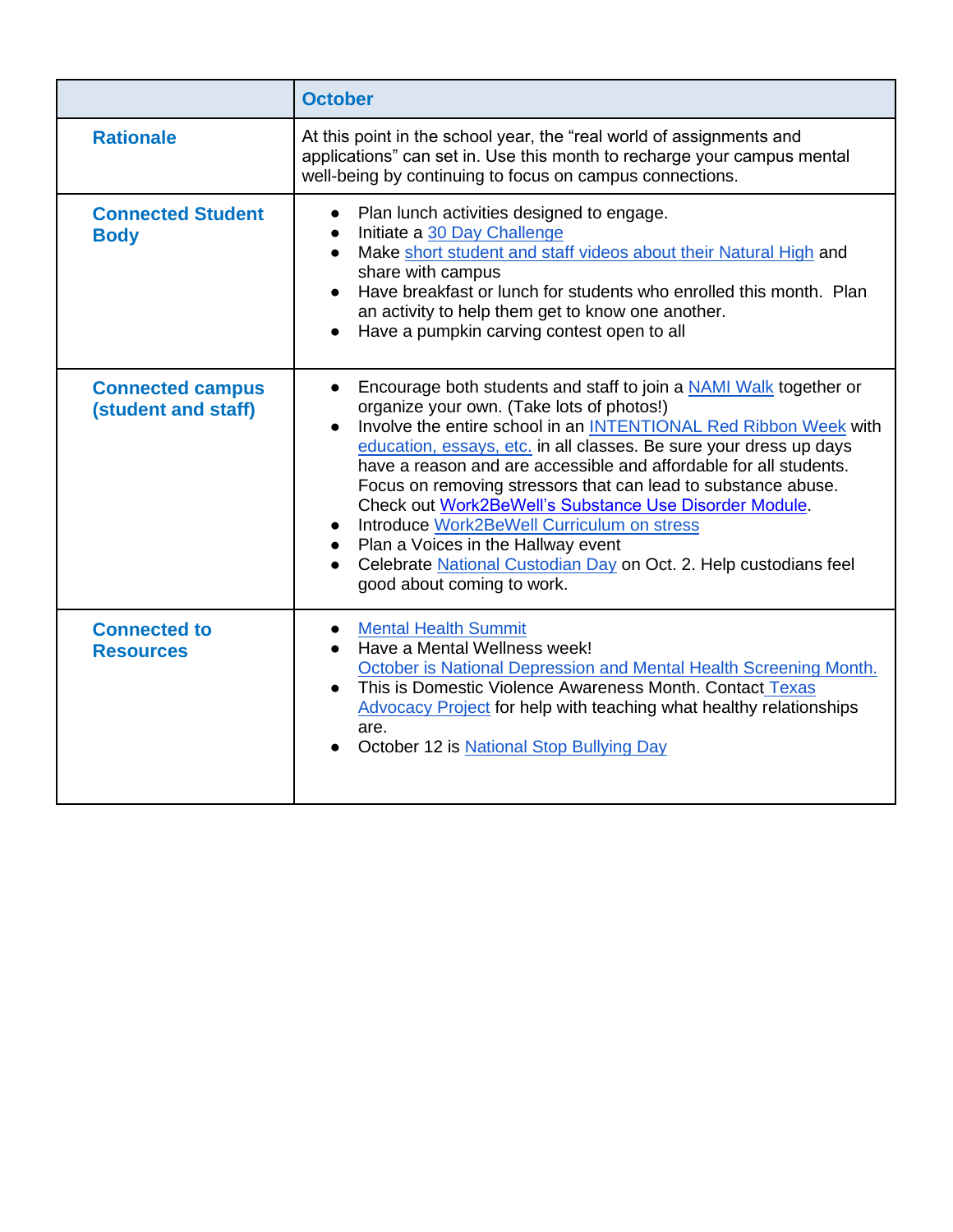|                                                | <b>November</b>                                                                                                                                                                                                                                                                                                                                                                                                                                                                                              |
|------------------------------------------------|--------------------------------------------------------------------------------------------------------------------------------------------------------------------------------------------------------------------------------------------------------------------------------------------------------------------------------------------------------------------------------------------------------------------------------------------------------------------------------------------------------------|
| <b>Rationale</b>                               | The semester is almost over! Take this time as a council to prepare<br>resources for students to relieve anxiety as December can be both joyful and<br>stressful for everyone.                                                                                                                                                                                                                                                                                                                               |
| <b>Connected Student</b><br><b>Body</b>        | Meet with every club president to plan a coordinated food<br>drive<br>Host an attitude of gratitude day<br>Plan an event for students who enrolled this month                                                                                                                                                                                                                                                                                                                                                |
| <b>Connected campus</b><br>(student and staff) | Plan an "It's Pie Day" with pumpkin and pecan pie in a central<br>$\bullet$<br>location during each lunch period. Invite staff to come back at a<br>specific time so they see one another.<br>Launch your "Ten Things You Don't Know about Me" activity<br>Get the entire staff involved in helping someone else through food<br>drives<br>Food baskets for custodians<br>Work with counselors to create a calm room or to make anti-stress<br>items for their office<br>Plan a wellness fair during lunches |
| <b>Connected to</b><br><b>Resources</b>        | Post resources from organizations like Work2BeWell on social media<br>$\bullet$<br>platforms to encourage students to reach out for help. Start with<br>ACCESS.<br>Nov. 15 is America's Recycle Day (to reuse, collect gently worn<br>teddy bears, etc. for CASA or police/fire)<br>Nov. 3 is National Stress Awareness Day<br>November 13 is World Kindness Day<br>Check out CharacterStrong and Dude. Be Nice for resources.                                                                               |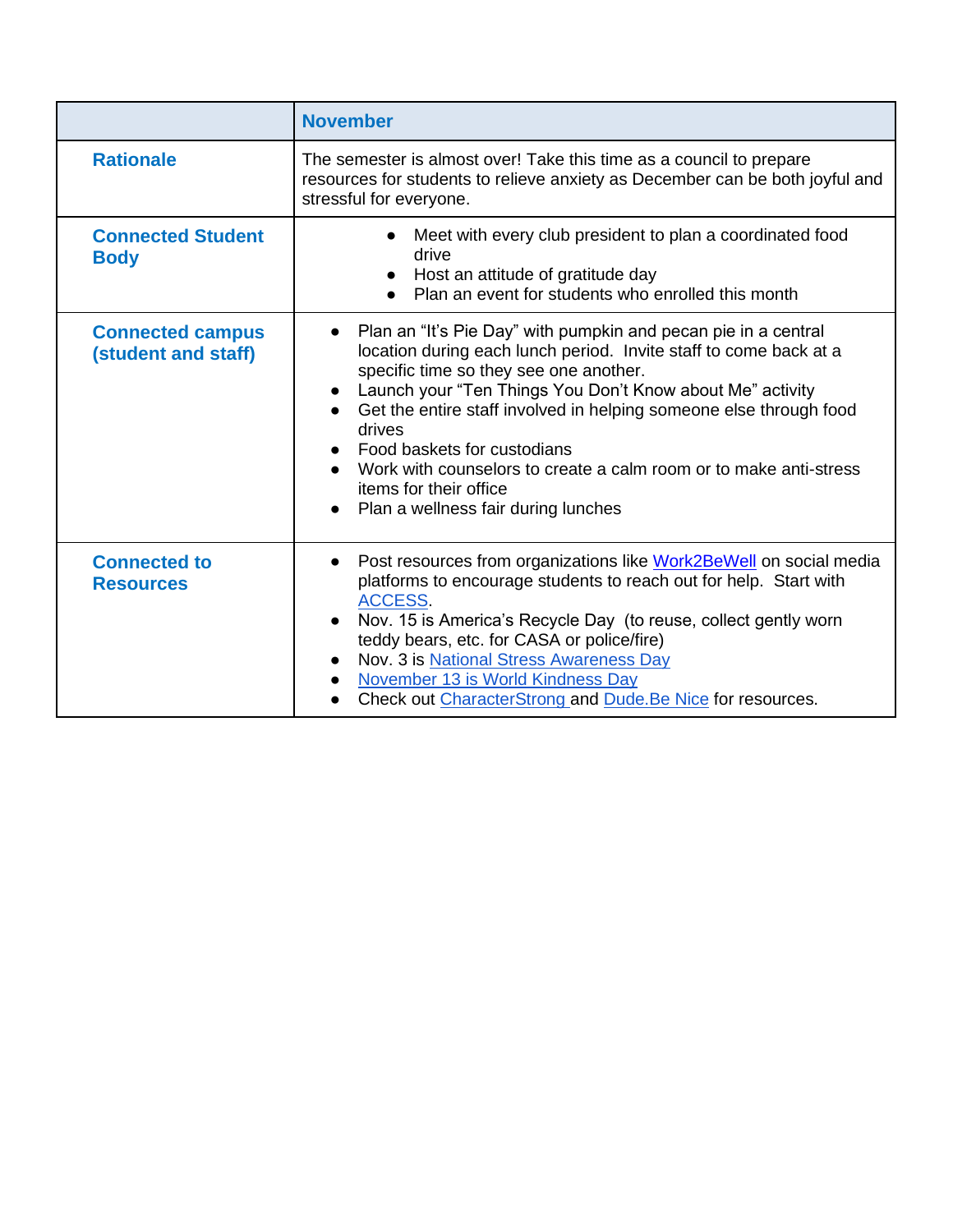|                                                | <b>December</b>                                                                                                                                                                                                                                                                                                                                                                                                                      |
|------------------------------------------------|--------------------------------------------------------------------------------------------------------------------------------------------------------------------------------------------------------------------------------------------------------------------------------------------------------------------------------------------------------------------------------------------------------------------------------------|
| <b>Rationale</b>                               | This can be one of the more stressful times of the school year. December, or<br>Finals Season, can create stress for students and staff. Use this month to<br>end your first semester on a positive note.                                                                                                                                                                                                                            |
| <b>Connected Student</b><br><b>Body</b>        | Plan a crafts day so students can be social and creative.<br>Add coloring books, crayons, stress balls, etc. to library tables.<br>Have an event for students who enroll this month.<br>Hand out candy canes<br>Put positive notes on mirrors.<br>Have a tree decorating/creating contest (with recycled objects only)<br>Provide opportunity to adopt an angel<br>Dress up like elves and Santa and have a photo booth for students |
| <b>Connected campus</b><br>(student and staff) | Volunteer to wrap packages for staff<br>Invite staff members to bring children and have a gift or tree ornament<br>making event with them (while giving staff time to grade, shop, etc.).<br>Invite other clubs to partner on this.                                                                                                                                                                                                  |
| <b>Connected to Resources</b>                  | December is National Stress-Free Family Holidays Month<br>Invite a therapy dog to campus                                                                                                                                                                                                                                                                                                                                             |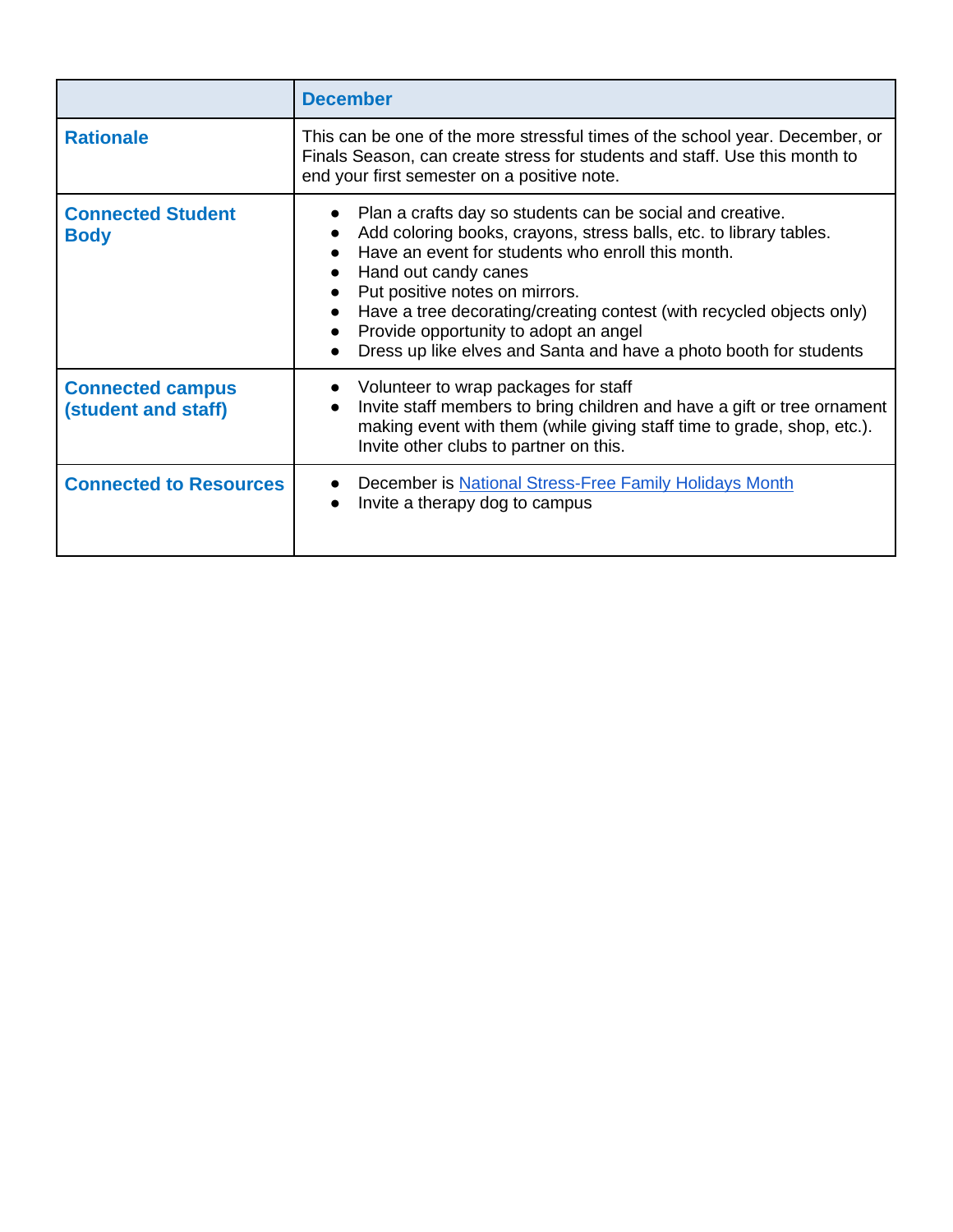|                                                 | <b>January</b>                                                                                                                                                                                                                                                                                                                                                                                        |
|-------------------------------------------------|-------------------------------------------------------------------------------------------------------------------------------------------------------------------------------------------------------------------------------------------------------------------------------------------------------------------------------------------------------------------------------------------------------|
| <b>Rationale</b>                                | After the holidays, many students may feel stressed about returning to<br>school. Start the second semester off right by welcoming students back to<br>campus in a connected environment!                                                                                                                                                                                                             |
| <b>Connected Student</b><br><b>Body</b>         | If this is exam week, hand out healthy snacks, granola bars, etc.<br>$\bullet$<br>(Students often skip breakfast during exams.)<br>Teach stress relieving breathing exercises.<br>$\bullet$<br>Welcome new students who enroll this month<br>$\bullet$<br>Provide cards for students to write thank you notes to teachers and<br>deliver them.                                                        |
| <b>Connected Campus</b><br>(students and staff) | Jan. 9 is National Law Enforcement Day. Plan a way for students to<br>staff to celebrate your SRO.<br>10 Things You Don't Know about Me Quiz<br>$\bullet$<br>Provide a hot chocolate/coffee bar welcome back at a common<br>location and time<br>• Provide cards and invite staff members to write thank you notes to<br>one another (Collect them to deliver to boxes and draw a few for<br>prizes.) |
| <b>Connected to</b><br><b>Resources</b>         | Celebrate Hi, How Are You Day<br>January is National Thank You Month                                                                                                                                                                                                                                                                                                                                  |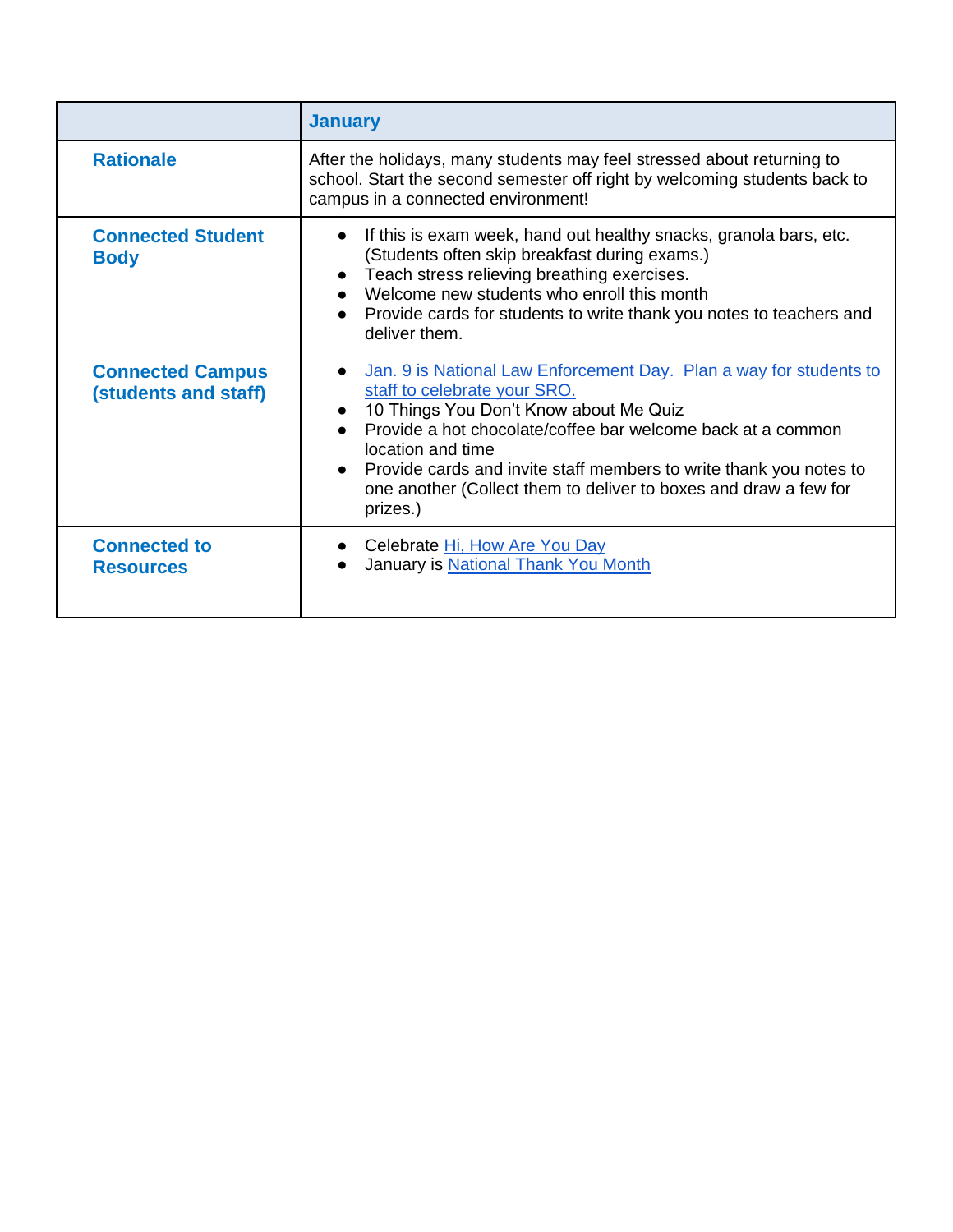|                                                 | <b>February</b>                                                                                                                                                                                                                                                                                                             |
|-------------------------------------------------|-----------------------------------------------------------------------------------------------------------------------------------------------------------------------------------------------------------------------------------------------------------------------------------------------------------------------------|
| <b>Rationale</b>                                | Spread the love this month by ensuring students and staff on your campus<br>are feeling connected. Remind students it's okay to say, "I'm not okay" and<br>that others care about them.                                                                                                                                     |
| <b>Connected Student</b><br><b>Body</b>         | Put up hearts with the names of every student.<br>Plan an event for students who enroll this month.<br>Teach self-care: breathing, yoga, etc.<br>Have a Palentines Day<br>Have Be You-Tiful Week                                                                                                                            |
| <b>Connected Campus</b><br>(students and staff) | • Celebrate National School Counselors Week<br>10 Things You Don't Know about Me Quiz                                                                                                                                                                                                                                       |
| <b>Connected to Resources</b>                   | • Post information about National Eating Disorders Week<br>This is Teen Dating Violence Awareness/Prevention Month. Invite<br>Texas Advocacy Project to come in for a workshop. Put pamphlets<br>on tables.<br>Encourage interested students to apply for the <b>National Work2BeWell</b><br><b>Student Advisory Board.</b> |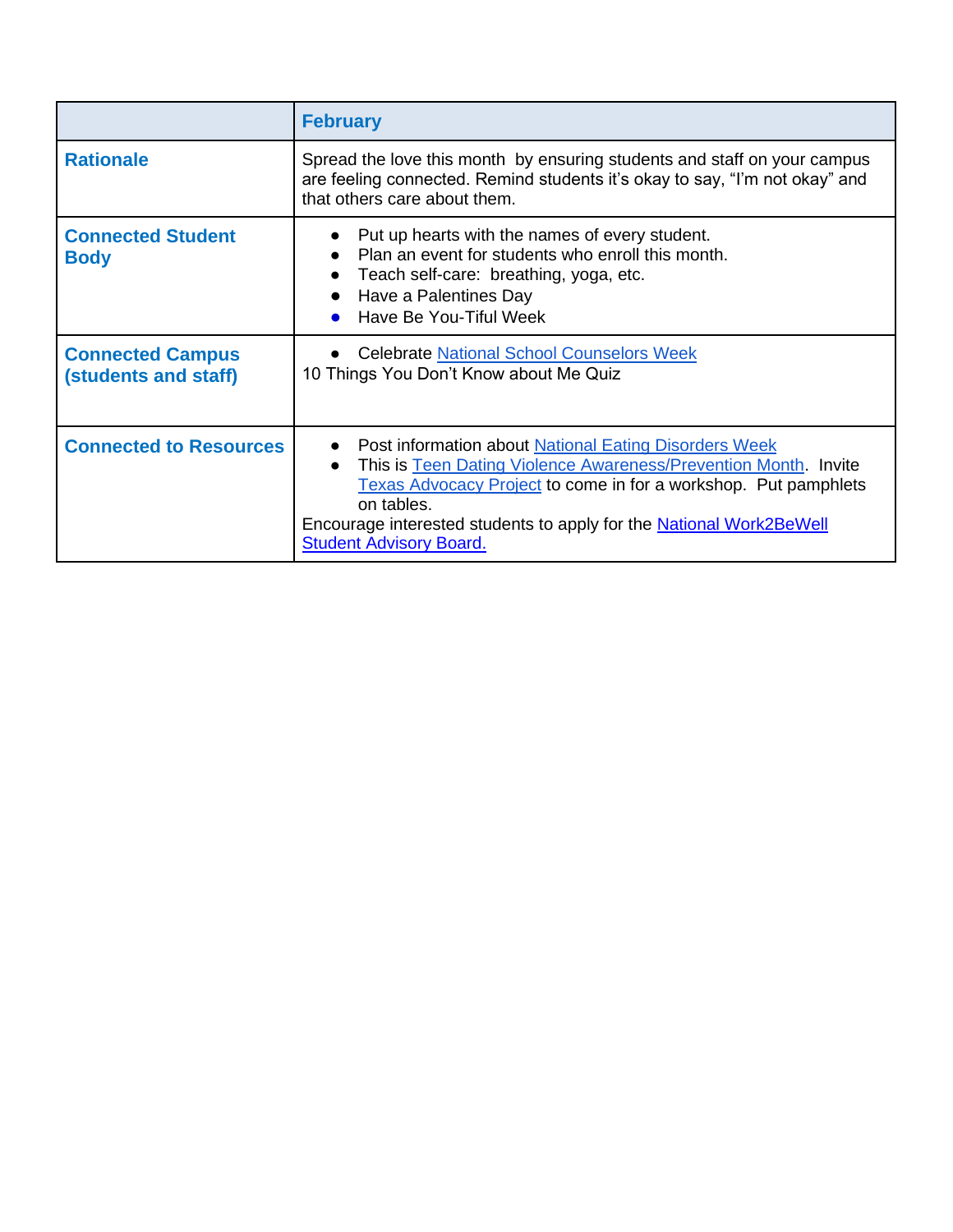|                                                 | <b>March</b>                                                                                                                                                                                                                                                                                                                                     |
|-------------------------------------------------|--------------------------------------------------------------------------------------------------------------------------------------------------------------------------------------------------------------------------------------------------------------------------------------------------------------------------------------------------|
| <b>Rationale</b>                                | Move into the spring with a thriving mentally well campus. Ensure students<br>and staff have the tools to be mentally well and that your campus is<br>connected!                                                                                                                                                                                 |
| <b>Connected Student</b><br><b>Body</b>         | March 19 is National Let's Laugh Day. Celebrate the united force of<br>laughter by handimg out Laffy Taffy.<br>Have a best/worst joke contest<br>Take photos of smiles to see who can identify the student or staff<br>person.<br>Have an event for new students who enroll this month<br>Show some short videos guaranteed to produce laughter. |
| <b>Connected Campus</b><br>(students and staff) | Ask every staff member to tell a joke in class and vote for the<br>best/worst joke teller.<br>Have a Spring Fever Reliever Week with hula hoop contests, rubber<br>chicken throw contests, Wear a Hat if You Make the Hat Day (have<br>old newspapers and tape in the cafeteria for students to make their<br>own hats.)                         |
| <b>Connected to</b><br><b>Resources</b>         | <b>Celebrate National Social Work Month</b><br>March 1 is Self-Injury Awareness Day<br>March 13 - 19 is National Sleep Awareness Week                                                                                                                                                                                                            |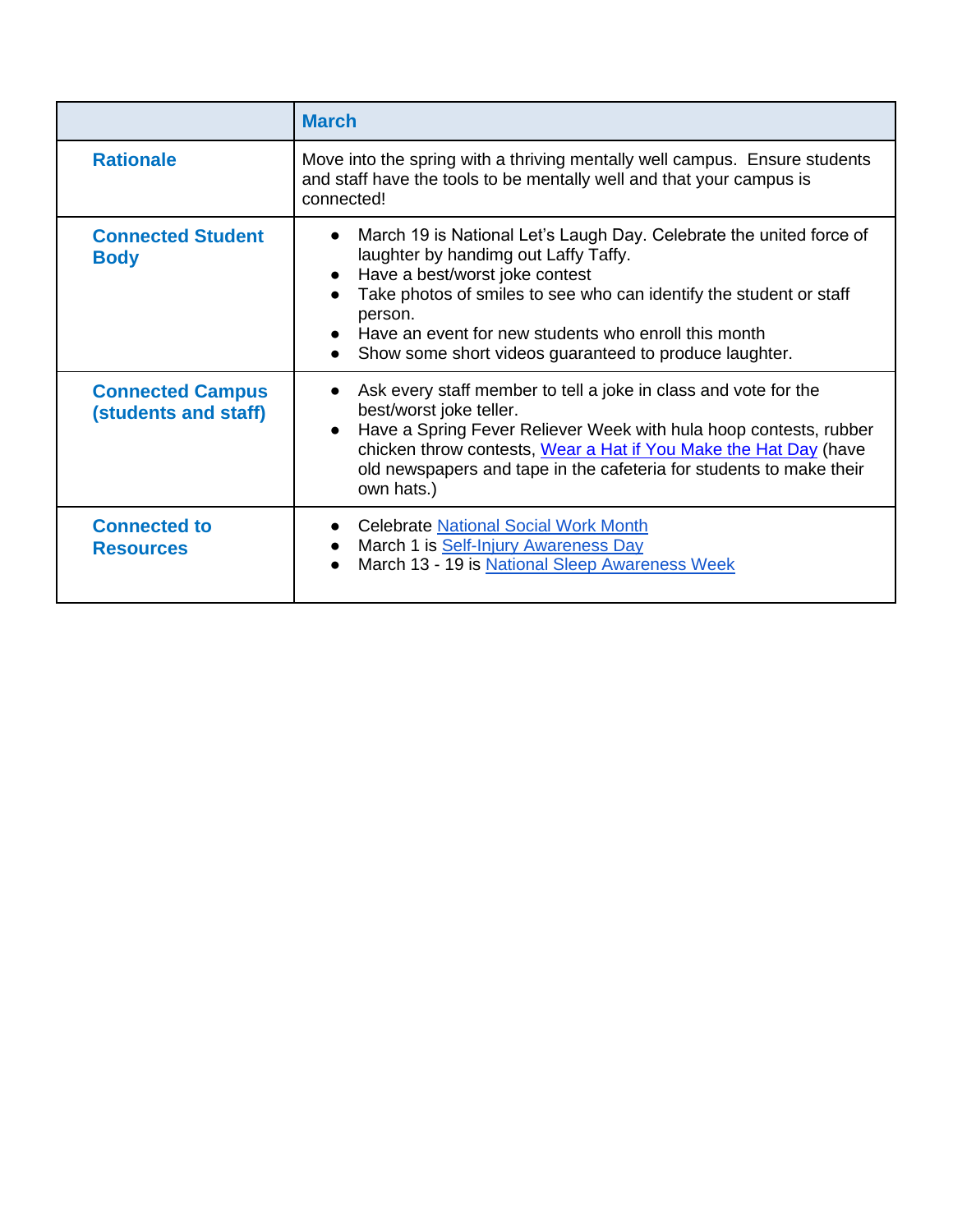|                                                 | <b>April</b>                                                                                                                                                                                                                                                                                                                                                                                      |
|-------------------------------------------------|---------------------------------------------------------------------------------------------------------------------------------------------------------------------------------------------------------------------------------------------------------------------------------------------------------------------------------------------------------------------------------------------------|
| <b>Rationale</b>                                | It's time for leaves and flowers to emerge and to begin planning for the<br>coming school year while continuing making this one stress free.                                                                                                                                                                                                                                                      |
| <b>Connected Student</b><br><b>Body</b>         | Create an event where students meet one another and can win free<br>prom tickets<br>Have a driving safety contest with a chance to win a tux rental (ask<br>local stores to donate)<br>Plan to create a Cinderella's closet where girls can get a prom dress.<br>Have an event for students who enroll this month                                                                                 |
| <b>Connected Campus</b><br>(students and staff) | Plan a nature walk for students and staff (consider donations per mile<br>$\bullet$<br>to a mental wellness non-profit)<br>Plan an event for the entire campus to clean up by a river, coastline,<br>park, etc.<br>Ask a spa to donate a massage for a staff drawing (have them submit<br>good things about their campus to be in the drawing)<br>Have a wonderful refreshment staff room at prom |
| <b>Connected to Resources</b>                   | Counseling Awareness Month - remind about resources for help<br><b>National Day of Silence</b><br><b>Stress Awareness Month</b>                                                                                                                                                                                                                                                                   |